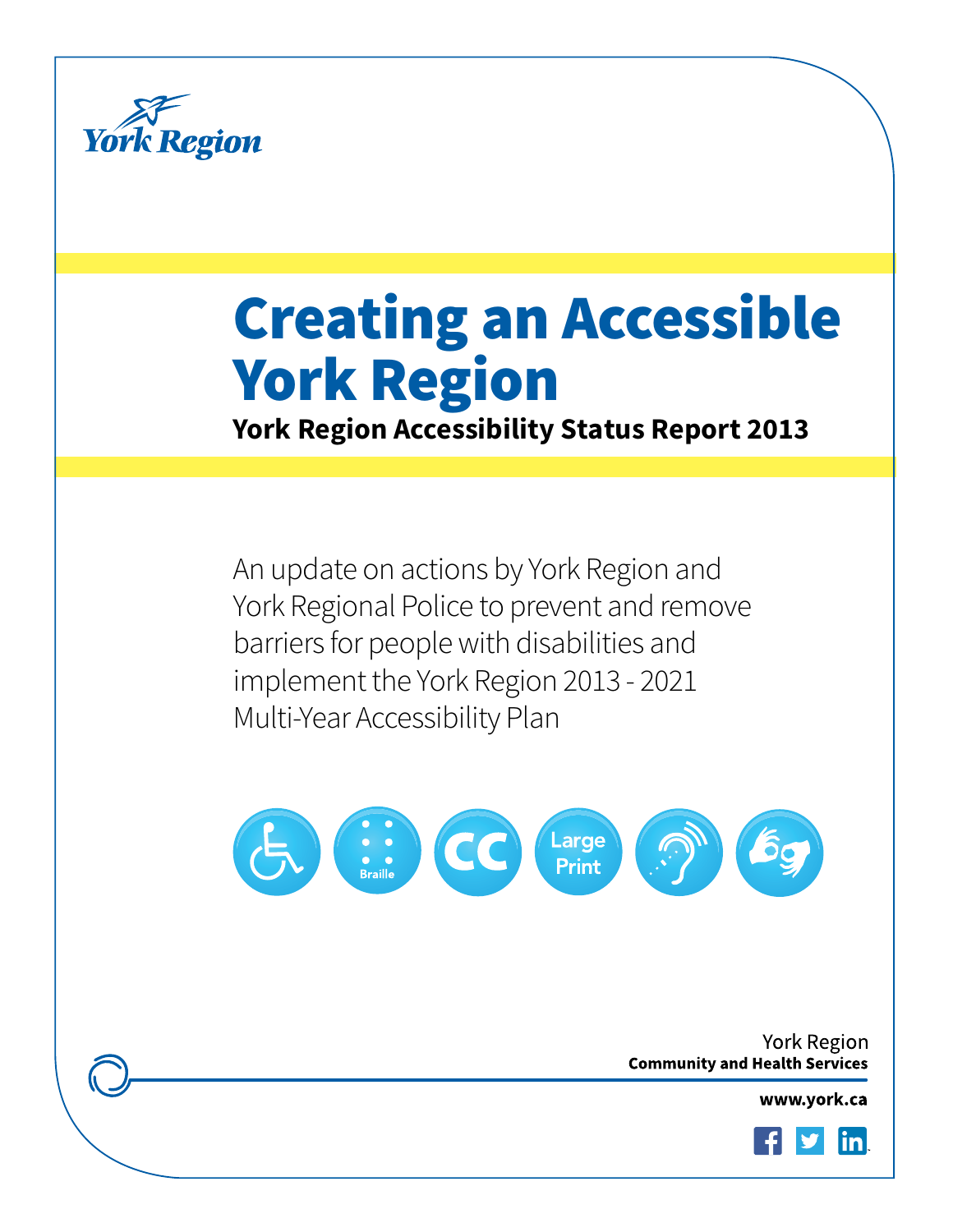#### To request a copy of the *York Region 2013-2021 Multi-Year Accessibility Plan*

see the contact information at the end of the Accessibility Status Report.



# Did you know?

*The Accessibility for Ontarians with Disabilities Act, 2005 (AODA)* aims to have an

accessible Ontario by 2025 through the implementation of mandatory accessibility standards in the areas of:

- Customer Service
- Information and **Communications**
- Employment
- Transportation
- Design of Public Spaces (Built Environment)

Both public and private sector organizations must implement these standards in phases.

# York Region Accessibility Status Report

Creating communities where every person can participate fully is important for people, businesses and community life. This Accessibility Status Report is the annual update that York Region and York Regional Police provide on the measures taken to improve accessibility and implement the Province's accessibility requirements.

The Status Report also updates on actions to implement the York Region 2013-2021 Multi-Year Accessibility Plan. The plan outlines strategies and actions approved by York Regional Council to identify, prevent and remove barriers for people with disabilities in our programs, services and facilities. It also details our strategy for meeting the requirements of Ontario's accessibility legislation which is the *Accessibility for Ontarians with Disabilities Act, 2005* (AODA).

# Compliance to date

The AODA became law in 2005. It sets out accessibility requirements that an organization must meet in the areas of customer service, information and communications, employment, transportation and the built environment, with staggered compliance dates to 2021.

The following chart highlights actions by York Region and York Regional Police to comply with the individual standards within the regulation from January 1, 2010 to December 31, 2013. They are organized under the accessibility standards of the AODA.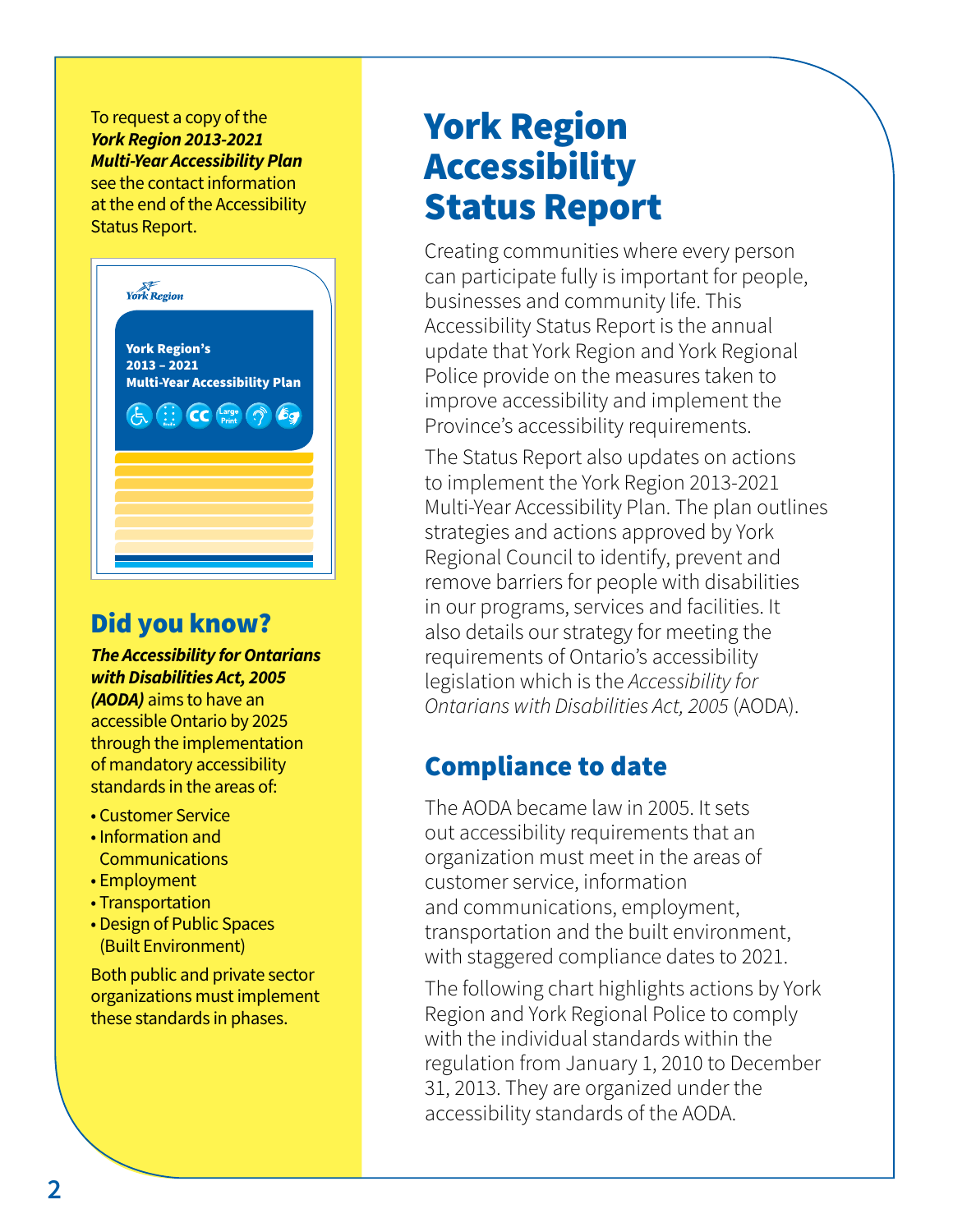# Compliance Actions: AODA Standards January 1, 2010 to December 31, 2013

| <b>Status:</b><br><b>Completed</b> | <b>Requirement</b>                | <b>Action</b>                                                                                                                                                                                                                                                                                  |
|------------------------------------|-----------------------------------|------------------------------------------------------------------------------------------------------------------------------------------------------------------------------------------------------------------------------------------------------------------------------------------------|
| <b>Customer Service</b>            |                                   |                                                                                                                                                                                                                                                                                                |
| IМ                                 | Accessible<br>customer<br>service | York Region and York Regional Police:<br>York Region is committed to offering excellent accessible customer<br>service. Ongoing compliance with the customer service standard<br>includes the training of new hires, volunteers and suppliers who<br>serve the public on York Region's behalf. |

#### **Doing more to create accessible communities!**

Improving independence, quality of life and community access, the **MyRide Travel Training Program** prepares people of all ages and abilities to make safe, independent journeys using York Region Transit (YRT)/Viva.



| <b>Status:</b><br><b>Completed</b> | <b>Requirement</b>                  | <b>Action</b>                                                                                                                                                                                                                                                                                                          |
|------------------------------------|-------------------------------------|------------------------------------------------------------------------------------------------------------------------------------------------------------------------------------------------------------------------------------------------------------------------------------------------------------------------|
| General                            |                                     |                                                                                                                                                                                                                                                                                                                        |
|                                    | Accessibility<br>policies           | York Region and York Regional Police:<br>The Accessibility Policy guides efforts to achieve compliance with<br>AODA requirements and establishes the Region's core accessibility<br>principles. The Policy's statement of commitment affirms the<br>Region's commitment to meet the accessibility needs of all people. |
|                                    | Multi-year<br>accessibility<br>plan | York Region and York Regional Police:<br>The 2013-2021 Multi-Year Accessibility Plan outlines the Region's<br>accessibility planning strategy to remove barriers and meet AODA<br>requirements. Approved by Regional Council in 2013, it is posted to<br>the website and available in accessible formats upon request. |
|                                    | Accessible<br>purchases             | York Region and York Regional Police:<br>Procurement procedures and tools help staff incorporate<br>accessibility features in purchases across the corporation and<br>all cost levels, if practicable.                                                                                                                 |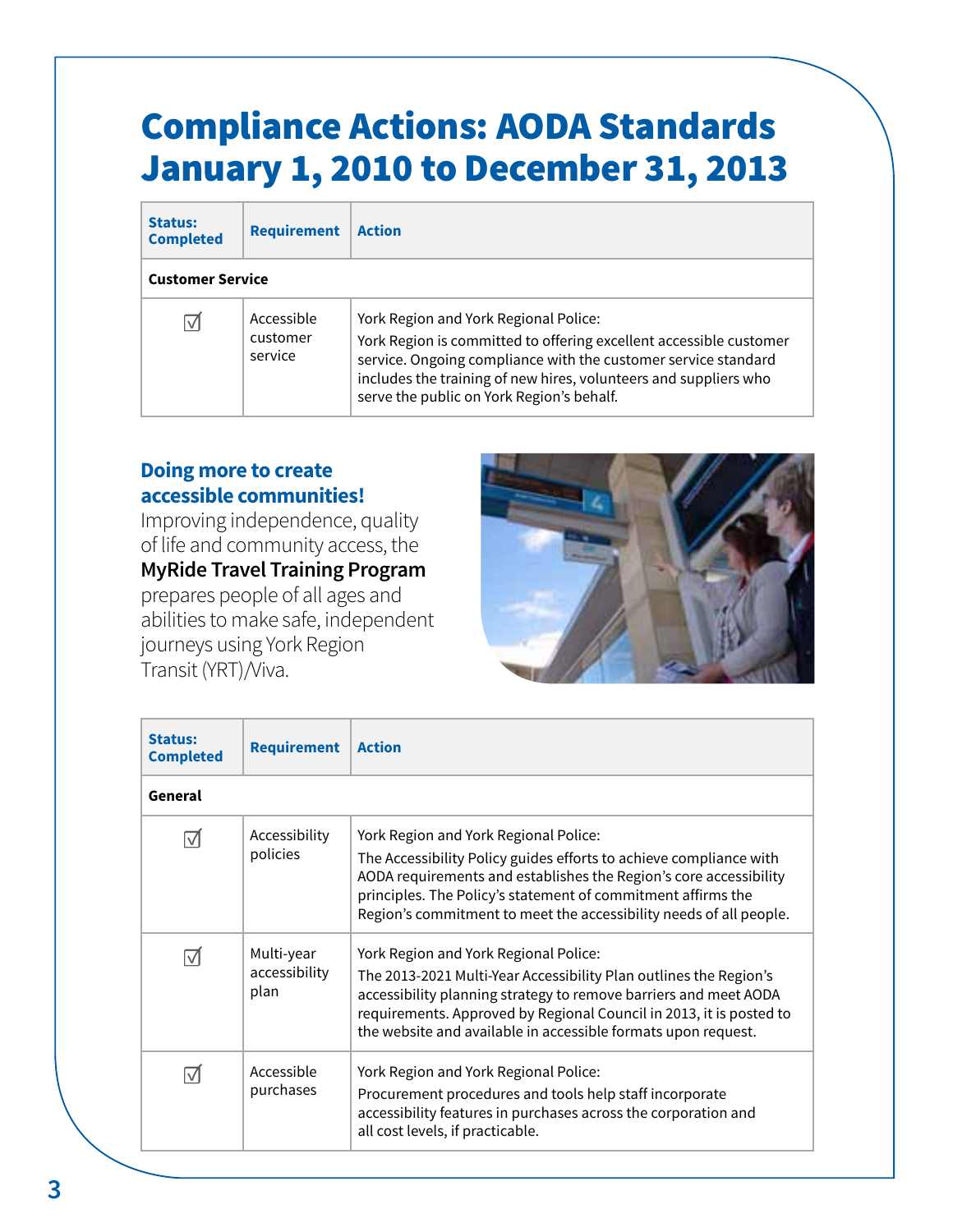Expanding on the legislated requirements, the **Accessibility Design Guidelines for York Regional Forest Trails** ensures recreational trails provide the greatest degree of accessibility for York Region residents and visitors.



| <b>Status:</b><br><b>Completed</b>    | <b>Requirement</b>                              | <b>Action</b>                                                                                                                                                                                                            |
|---------------------------------------|-------------------------------------------------|--------------------------------------------------------------------------------------------------------------------------------------------------------------------------------------------------------------------------|
| <b>Information and Communications</b> |                                                 |                                                                                                                                                                                                                          |
| ℿ                                     | Accessible<br>information                       | York Region and York Regional Police:<br>Accessible formats of information or communication supports are<br>provided upon request, including for emergency or public safety<br>information made available to the public. |
| <b>Employment</b>                     |                                                 |                                                                                                                                                                                                                          |
|                                       | Emergency<br>response<br>plans for<br>employees | York Region and York Regional Police:<br>An employee with a disability who may need help in an emergency<br>can request an individualized emergency response plan, unique to<br>their needs and work environment.        |

#### **Doing more to create accessible communities!**

Enhancing access to Regional facilities, **power door operators** continue to be installed on internal doors in buildings across the Region on an ongoing basis.

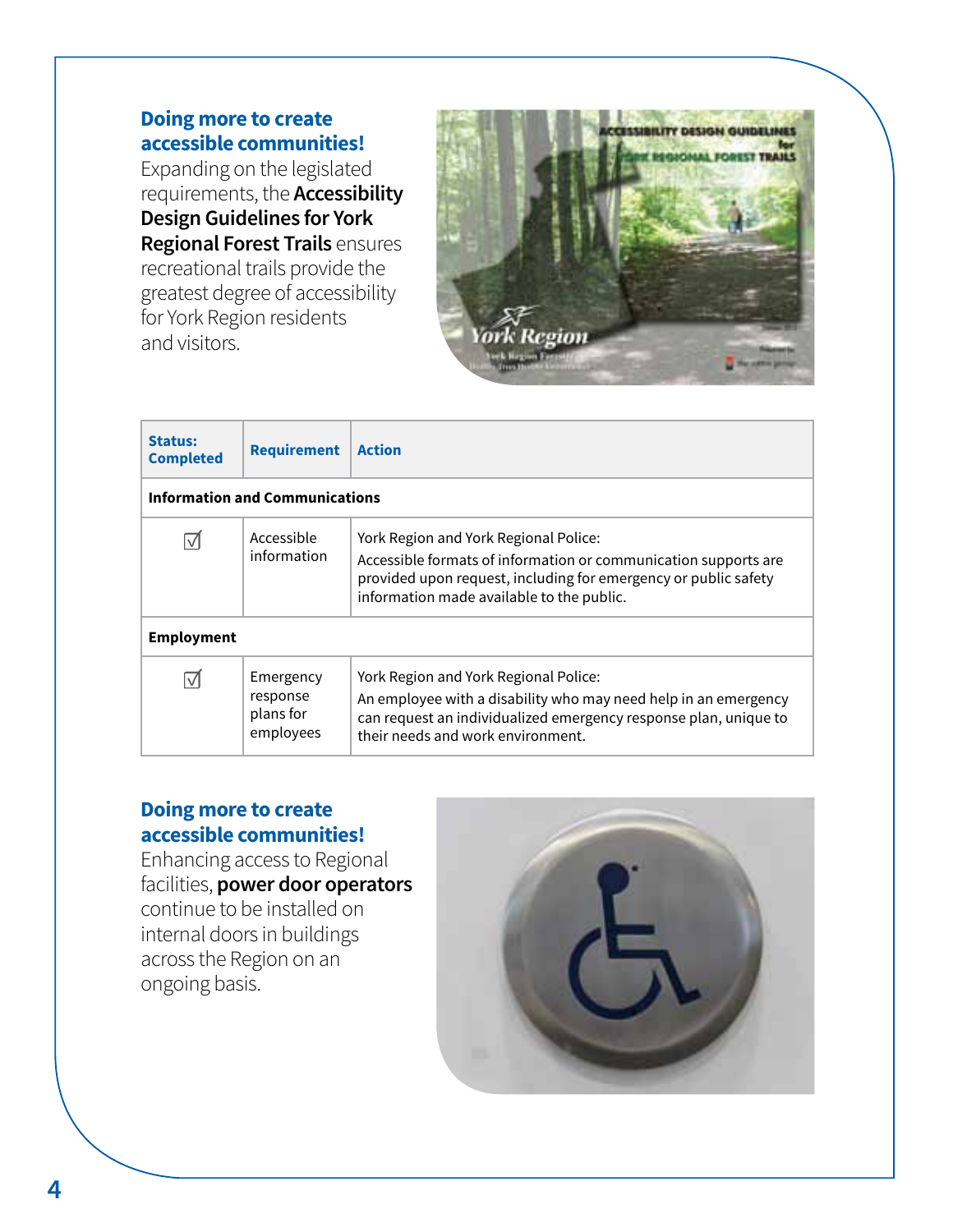| <b>Status:</b><br><b>Completed</b> | <b>Requirement</b>                                   | <b>Action</b>                                                                                                                                                                                                                                                                                                                     |
|------------------------------------|------------------------------------------------------|-----------------------------------------------------------------------------------------------------------------------------------------------------------------------------------------------------------------------------------------------------------------------------------------------------------------------------------|
| <b>Transportation</b>              |                                                      |                                                                                                                                                                                                                                                                                                                                   |
| ⊠                                  | Accessibility<br>equipment<br>on transit<br>vehicles | People with disabilities using York Region Transit (YRT)/Viva and<br>Mobility Plus can access current information about accessibility<br>equipment on the website. If equipment fails to work arrangements<br>are made for a replacement vehicle as appropriate, with routine<br>equipment checks before vehicles are in service. |
| ☑                                  | Design criteria<br>for bus stops<br>and shelters     | YRT/Viva developed accessibility design criteria for bus stops and<br>shelters in consultation with people with disabilities and the public.<br>Using the criteria, stops and terminals continue to be upgraded with<br>approximately 75 per cent of bus stops now accessible.                                                    |
| ☑                                  | Safe boarding<br>and storage of<br>mobility aids     | Training for new hires and annual refresher training for all transit<br>operators ensures drivers provide help to people with disabilities to<br>board and deboard and on the safe and secure storage of mobility<br>aids and mobility assistive devices.                                                                         |
| ⊺√                                 | <b>Transit fares</b>                                 | Existing fare policy ensures persons with disabilities are not charged<br>more than persons without disabilities. Customers can pay by a<br>variety of accessible fare payment options including tickets, passes,<br>electronic fare payment card and cash.                                                                       |
| ☑                                  | Accessible<br>transit stops                          | If a transit stop is inaccessible, passengers may board or deboard<br>vehicles at the closest available safe location, as agreed by the<br>operator and passenger, along the same transit route. Operators<br>promptly report transit stop accessibility barriers to the transit<br>control centre.                               |
| ☑                                  | Priority<br>seating                                  | All YRT/Viva vehicles have designated priority seating and courtesy<br>seating closer to the driver for passengers with disabilities. The courtesy<br>seating decal developed by YRT/Viva is used across the Province.                                                                                                            |

Removing accessibility barriers in the workplace, the **modified service counter** at the York Region Human Resource Services office allows greater access for a broader range of people with disabilities.

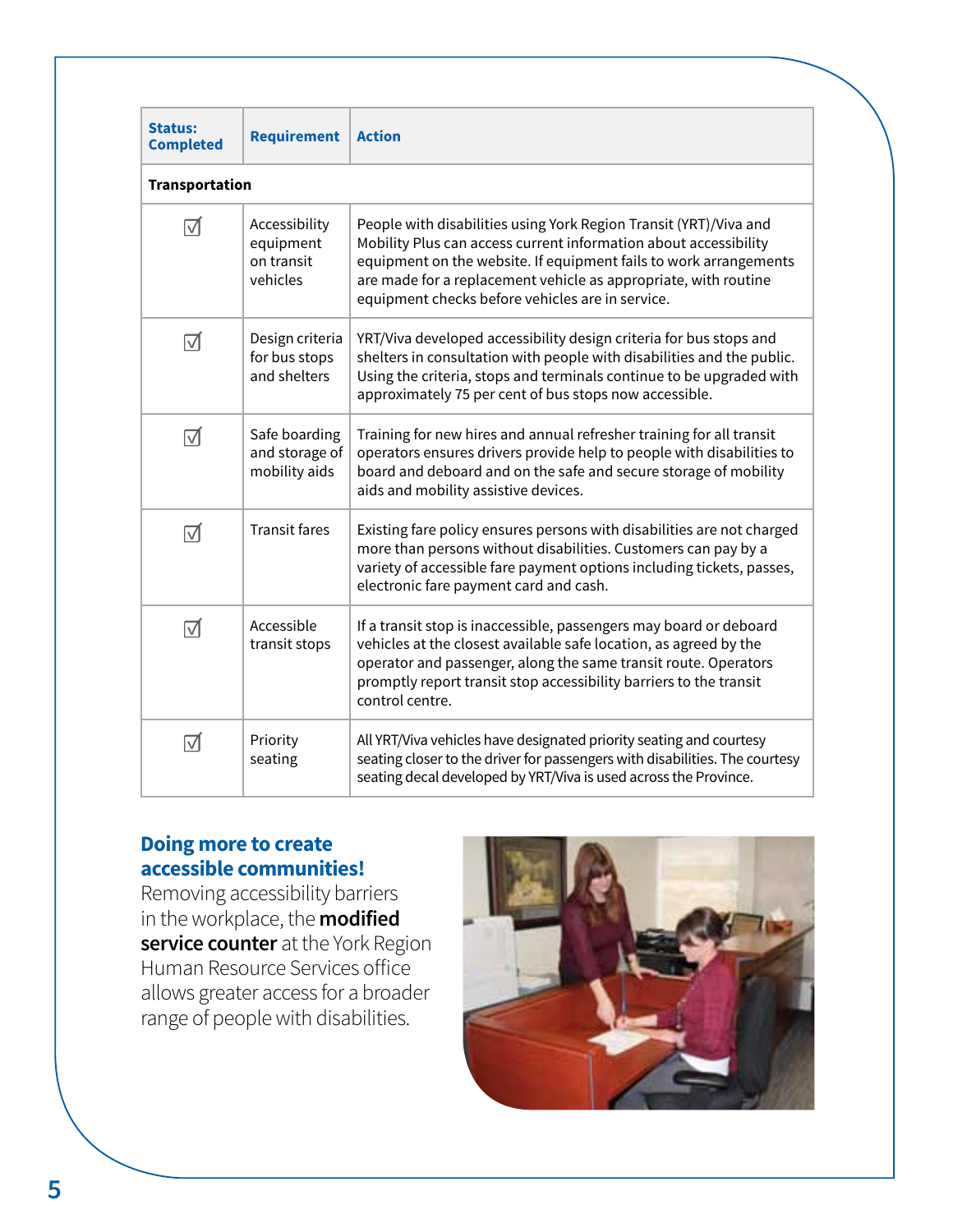| <b>Status:</b><br><b>Completed</b> | <b>Requirement</b>                                          | <b>Action</b>                                                                                                                                                                                                                                                       |
|------------------------------------|-------------------------------------------------------------|---------------------------------------------------------------------------------------------------------------------------------------------------------------------------------------------------------------------------------------------------------------------|
|                                    | <b>Transportation (continued)</b>                           |                                                                                                                                                                                                                                                                     |
| ⊽                                  | Announce-<br>ments of<br>stops and<br>destinations          | YRT/Viva offers pre-boarding verbal announcements upon request<br>with automated pre-boarding announcements planned for all buses<br>in 2014. Automated audible on-board announcements of stops and<br>destinations are available on all YRT/Viva vehicles.         |
| ⊽                                  | Safety-related<br>technical<br>requirements<br>for vehicles | All YRT/Viva vehicles meet the Province's safety-related technical<br>requirements to ensure vehicles have safe and accessible lifting<br>devices and ramps, lighting, steps, flooring, handholds, route<br>signage, stop requests and mobility aid storage.        |
| ☑                                  | Service to<br>eligible<br>visitors                          | Visitors with disabilities who qualify in their own jurisdiction or who<br>meet the services eligibility requirements may travel on Mobility<br>Plus. Support persons and dependents may travel on Mobility Plus<br>with people with disabilities.                  |
| ⊽                                  | Origin to<br>destination<br>services for<br>passengers      | The YRT Family of Services provides transfer between specialized and<br>conventional transit services according to passenger ability. Eligible<br>passengers in adjacent jurisdictions may book Mobility Plus and<br>transfer at set accessible transfer locations. |
| ⊽                                  | Notice of<br>service delays                                 | Customers using Mobility Plus specialized transportation services are<br>notified by an agreed upon method of any delay in service of greater<br>than 30 minutes.                                                                                                   |

Optimizing the health and wellness of members and their families, the York Regional Police **Operational Stress Injury and Prevention Unit** provides emotional support and help to manage mental and stress-induced illnesses.

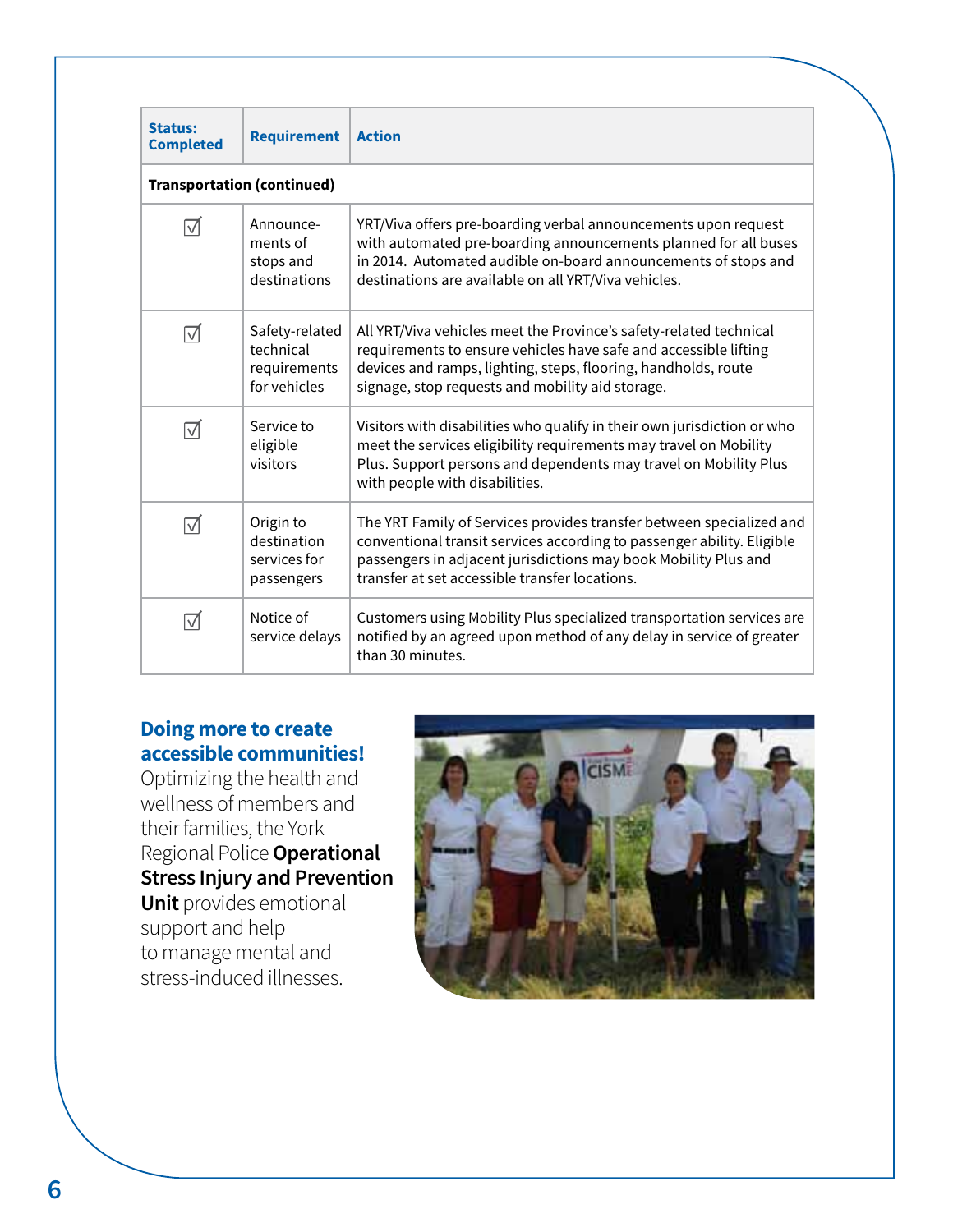| <b>Status:</b><br><b>Completed</b> | <b>Requirement</b>                | <b>Action</b>                                                                                                                                                                                                                                                             |
|------------------------------------|-----------------------------------|---------------------------------------------------------------------------------------------------------------------------------------------------------------------------------------------------------------------------------------------------------------------------|
|                                    | <b>Transportation (continued)</b> |                                                                                                                                                                                                                                                                           |
|                                    | Same hours<br>of service          | People with disabilities using Mobility Plus specialized transportation<br>services have access to its services during the same hours and days<br>of service as YRT/Viva conventional transportation services.                                                            |
|                                    | Emergency<br>preparedness         | Emergency response procedures are included in the operator<br>training manual. An outline of emergency procedures is made<br>available to the public through the YRT/Viva website and provided in<br>an accessible format upon request.                                   |
|                                    | Service<br>disruptions            | YRT/Viva passengers with a disability are provided an alternative<br>accessible arrangement in the event of a service disruption on one<br>of the Family of Services which includes conventional YRT/Viva Rapid<br>Transit, community bus, Dial-a-Ride and Mobility Plus. |

Celebrating the work being done to create accessible communities, York Region hosts **National Access Awareness Week** festivities each June in partnership with York Regional Police, local municipalities, hospitals and school boards.

# Did you know?

The **York Region Accessibility Advisory Committee** advises Regional Council and York Regional Police on how to make it easier for people with disabilities to use the Region's many programs and services. Members come from different backgrounds and most members must be people with a disability. Meetings are open to the public and are held at the York Region Administrative Centre. For details visit www.york.ca.